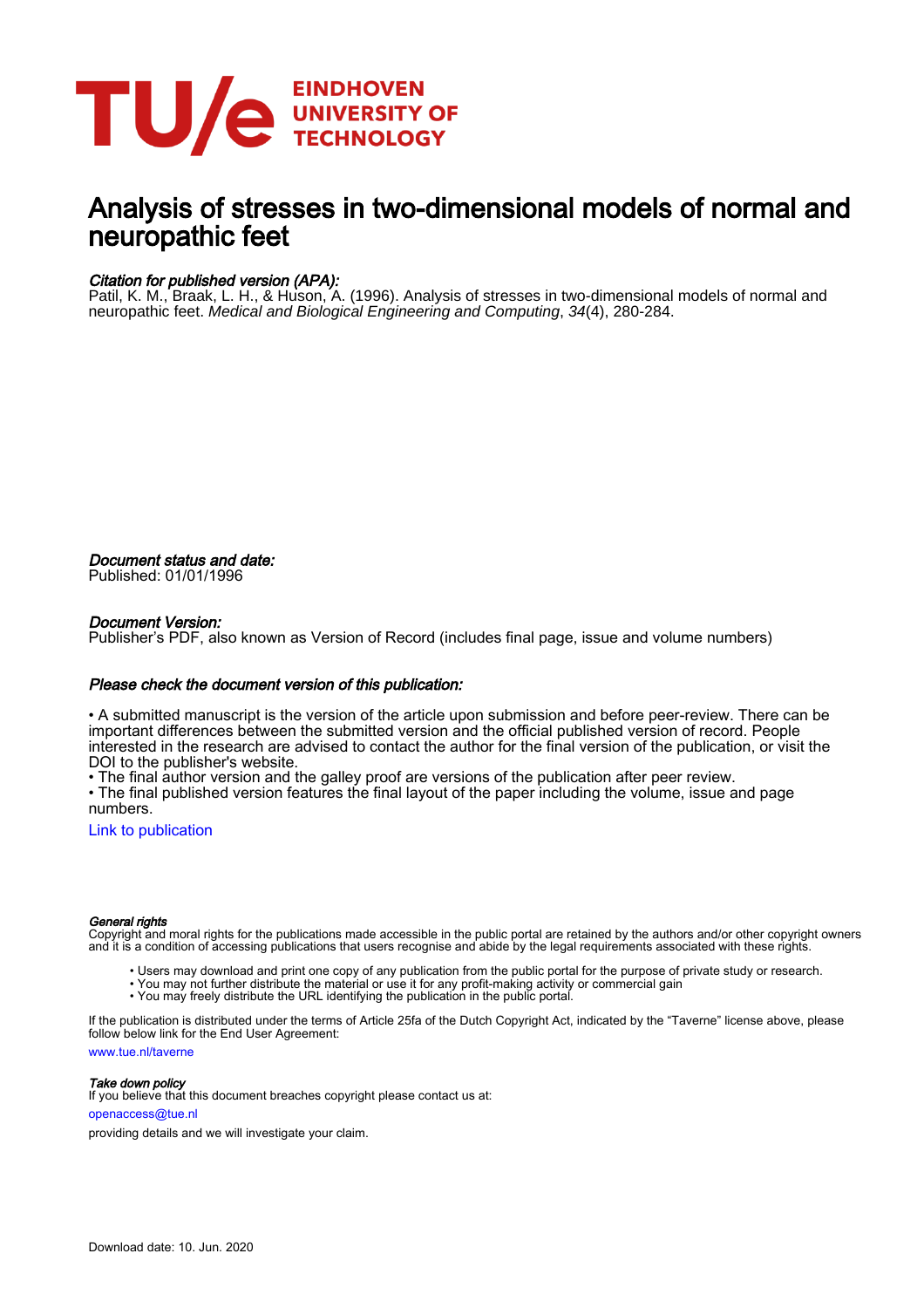### Modelling

# Analysis of stresses in two-dimensional models of normal and neuropathic feet

K M  $Parti<sup>1</sup>$ L. H. Braak $^2$  $\Delta$  Huson<sup>3</sup>

<sup>1</sup> Biomedical Engineering Division, Department of Applied Mechanics, Indian Institute of Technology, Madras, India

<sup>2</sup> Department of Fundamentals of Mechanical Engineering, Eindhoven University of Technology, Eindhoven, The Netherlands<br><sup>3</sup> Centre for Biomedical and Health Care Technology, PO Box 513, 5600 MB Eindhoven,

The Netherlands

Abstract—A two-dimensional model of the normal foot skeleton, which includes cartilages and ligaments, is used in this analysis of stresses during three quasi-static walking phases: heel-strike, mid-stance and push-off. It is found that in all the walking phases the maximum values of principal stresses occur in the dorsal anterior region of the talus. whereas the highest stress occurs in the push-off phase. The model is used for the simulation of muscle paralysis and its effect on the distribution of principal stresses. Subsequently, the model is used to analyse stresses in the deformed feet of three leprosy patients with complete paralysis of certain muscles. The results demonstrate that both the shape of the foot and the type of muscle paralysis contribute to the development of high stresses in different regions of the foot. These high stresses in regions with reduced mechanical strength could be one of the important factors in the process of tarsal disintegration in leprosy.

Keywords--Finite element, Neuropathic feet, Stress analysis, Two-dimensional foot model

Med. & Biol. Eng. & Comput., 1996, 34, 280-284

#### 1 Introduction

THE INTERNAL stress developed in the foot skeleton cannot be measured directly in vivo or post mortem. However, using a modelling procedure such stresses can be predicted. We have previously developed two-dimensional single bone models of the foot to study the stress patterns in three quasi-static situations of the foot, representing heel-strike, mid-stance and push-off (PATIL et al., 1993a). We have also developed a twodimensional model of a normal foot (in mid-stance) that enabled simulation of articulations (joints) step-wise to analyse concurrent stress patterns (PATIL et al., 1993b). In those studies only one muscle was active in each of the three positions: the tibialis anterior (TA) during heel-strike and the triceps surae (TS) during mid-stance and push-off (PATIL et al., 1993a;b).

In this study, we report on the effects on the stress states of this model in mid-stance when more active muscles are included. The same model is used to calculate stress patterns in two other quasi-static situations, heel-strike and push-off, and in situations where one or more muscles are assumed to be paralysed due to accidents or diseases like leprosy or diabetes. In an attempt to explain tarsal disintegration, the combined effects of a deformed foot with changed geometries and muscle paralysis are investigated.

The stress calculations are carried out using GIFTS, a finiteelement software package\*, which is suited for linear material behaviour and small displacements.

First received 10 August 1994 and in final form 2 October 1995.

#### 2 Model

#### 2.1 Normal foot

Many muscles responsible for foot movement (but not most of them) have very long tendons. They are located in the lower leg and produce motion in the ankle joint (dorsal and plantar) flexion), as well as in the tarsal joints (inversion and eversion) and in the metatarsophalangeal joints (flexion and extension of the toes). As they are attached to many of the foot bones, they also contribute to stresses in the bones.

The guide point for muscles going around medial pulley (point  $P_1$ ) represents the sustentaculum tali, which is the medial part of the calcaneus (Fig. 1). With its groove underneath, it acts as a pulley for the tibialis posterior (TP) and flexor hallucis longus (FHL). A less prominent but similar bony protuberance, with a similar location at the lateral side of the calcaneus, serves the peroneous longus (PL). It is an effect at the lateral surface of the calcaneus, although the insertion of the PL is on the medially located first cuneiform. The PL crosses the foot at the plantar side.

All these muscles are guided by tendon sheaths attached to the described bony prominences. The extensor hallucis longus (EHL) and tibialis anterior (TA) are guided by a tendinous sling attached at  $P_2$ , a point located somewhat more proximal to the pulley's site of  $P_1$ . The various muscle forces (BASMAJIAN; 1978; INMAN et al., 1981) that are active in the normal articulated foot model and the ankle joint force are shown in Fig. 1. Not all the muscles are active in each of the three quasistatic walking positions: heel-strike (HS), mid-stance (MS) and push-off (PO). For this 2-D model, only force components with an effect in the sagittal plane have been considered.

July 1996 **Medical & Biological Engineering & Computing** 

<sup>\*</sup> CASA/GIFTS Inc., Tucson, Arizona

C IFMBE: 1996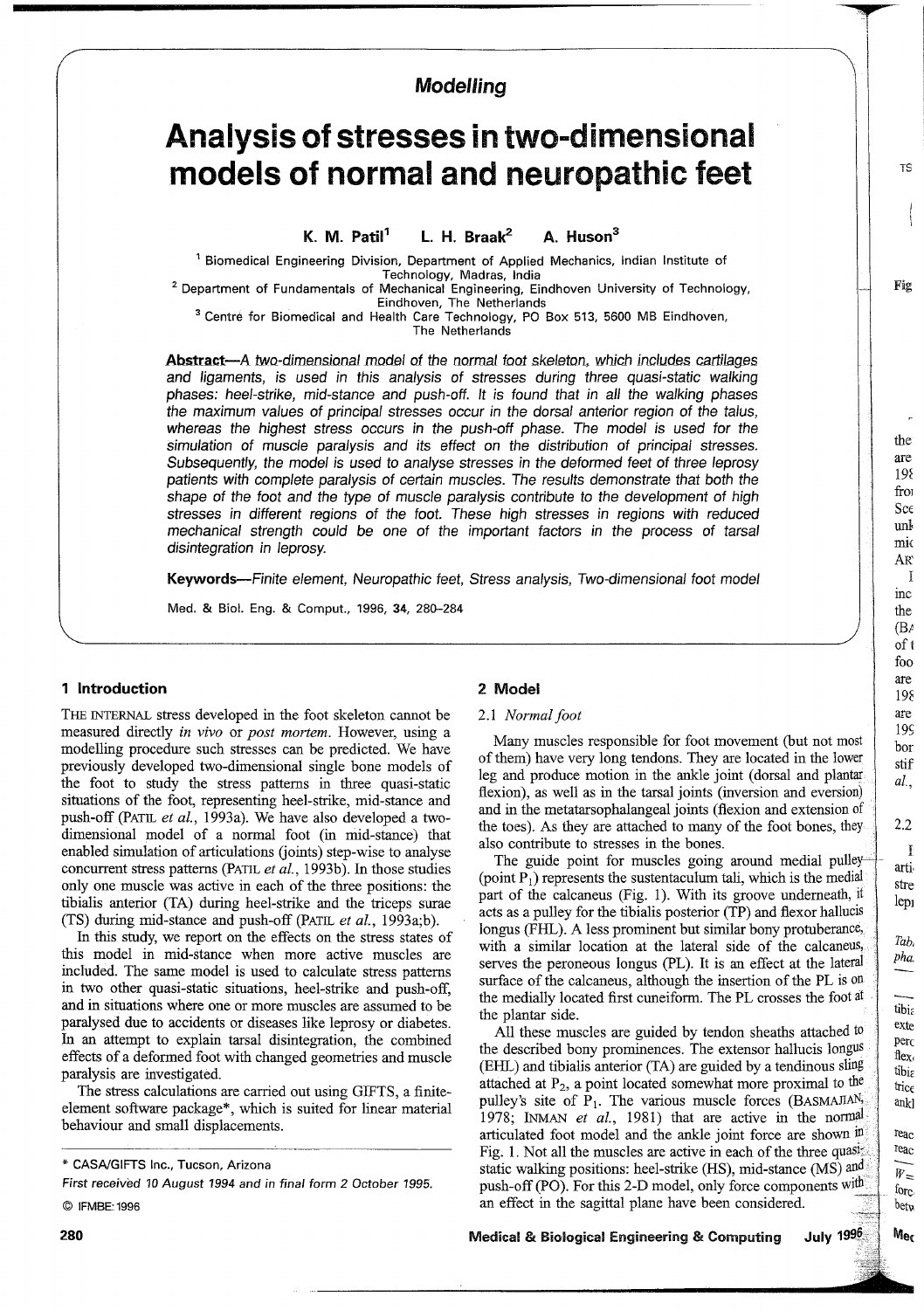

Fig. 1 Muscle forces and ankle joint force acting on the twodimensional model of the foot skeleton;  $P_1 =$  guide point for muscles going round medial pulley;  $P_2 =$  attachment point of slip guiding muscles EHL and TA;  $F_{AN} =$  ankle joint force;  $TS = tricep$  surae;  $PL =$  peroneous longus;  $FHL =$  flexor hallucis longus;  $TP =$  tibialis posterior;  $EHL =$  extensor hallucis longus; TA = tibialis anterior;  $1-10 =$  ligaments

Table 1 presents the active muscles and the magnitudes of their (mean) forces. The magnitudes of the ankle joint forces are obtained from previous work by Röhrl et al. (RÖHRL, 1984). The magnitudes of the muscle forces are obtained from previous work by Seireg and Arvikar and Calderale and Scelfo, and by using force equilibrium equations for the unknown muscle forces EHL in heel-strike and PL in the mid-stance and push-off position of the foot (SEIREG and ARVIKAR, 1975; CALDERALE and SCELFO, 1987).

In heel-strike, the foot is in dorsiflexion and the foot sole is inclined 30° with respect to the horizontal, whereas in push-off the foot is in plantar flexion and the inclination is  $45^\circ$ (BASMAJIAN, 1978; INMAN et al., 1981). The actual geometry of the foot is obtained from a medial-lateral X-ray of a normal foot. The directions and the attachment points of the tendons are based on anatomical considerations (WILLIAMS et al., 1989). Young's modulus and Poisson's ratio of the cartilages are taken as 10 MPa and 0-4, respectively, (SCHREPPERS et al., 1990; BROWN et al., 1980) and the corresponding values for bone are 7300 MPa and 0.3 (NAKAMURA et al., 1981). The stiffness of each ligament is taken as 1500 N mm<sup>-1</sup> (PATIL et al., 1993b).

#### 2.2 Foot with paralysed muscles

In this section foot modelling involves the use of an articulated foot model (see Section 2.1) in the analysis of stresses, simulating paralysis in muscles due to accidents, leprosy or diabetes. In heel-strike, if EHL is paralysed, it is

Table 1 Magnitudes of bone and mean muscle forces in the walking phases heel-strike, mid-stance and push-off

|                                 | HS, N   | MS, N  | PO. N |
|---------------------------------|---------|--------|-------|
| tibialis anterior (TA)          | 500     |        |       |
| extensor hallucis longus (EHL)  | 231     |        |       |
| peroneous longus (PL)           |         | 350    | 134   |
| flexor hallucis longus (FHL)    |         | 400    | 50    |
| tibialis posterior (TP)         |         |        | 400   |
| triceps surae (TS)              |         | 600    | 1100  |
| ankle joint force, FAN          | 1350    | 2100   | 3000  |
|                                 | (2.25W) | (3.5W) | (5W)  |
| reaction force at $P_1$ , $R_1$ |         | 1025   | 865   |
| reaction force at $P_2$ , $R_2$ | 716     |        |       |
|                                 |         |        |       |

 $W =$  body weight of a normal person, here 600 N; muscle and reaction forces represent mean values; in the calculations they have been varied between  $0.9$  and  $1.1$  times the mean value

Medical & Biological Engineering & Computing **July 1996** 

assumed that the force in the remaining active muscle (TA) increases to maintain quasi-static force equilibrium, given the ankle joint force from Table 1. Similarly, when FHL and/or TP are paralysed in mid-stance or push-off, it is assumed that the most powerful muscle (triceps surae, TS) will generate a greater force to maintain equilibrium. In each of these cases (see Table 2) the forces in paralysed muscles are taken as zero.

#### 2.3 Leprotic foot

As leprosy patients have deformed feet in addition to a partial or complete paralysis of certain muscles, this analysis considers the shape of the foot (obtained from X-rays) and the muscle status (regarding conditions of paralysis) from clinical data. The foot model is applied to three leprosy patients, with feet in different stages of tarsal disintegration, for the analysis of stresses.

Fig. 2 shows the geometry of the right foot model, along with forces acting in the mid-stance phase of patient MLW. This patient has paralysed right foot dorsiflexors (TA and EHL) and FHL, and a portion of the navicular bone is emerging which appears to be chipped off at the upper part. An X-ray of the foot shows an early stage of tarsal disintegration. The loading of the model accounts for the paralysis of muscles.

The second patient KTD is in an intermediate stage of tarsal disintegration; he has completely paralysed right foot dorsiflexors (TA and EHL) and FHL, and extremely shortened metatarials (his forefoot is virtually resting on the remains of



Fig. 2 Two-dimensional model and the finite-element mesh in the deformed and paralysed foot of the leprotic patient MLW in mid-stance phase; forces in  $1 = TS$ ,  $2 = FAN$ ,  $3 = PL$ ,  $4 =$  reaction force  $R<sub>1</sub>$  at the guide point  $P<sub>1</sub>$  due to PL



Fig. 3 Two-dimensional model and the finite-element mesh in the deformed and paralysed foot of the leprotic patient KTD in push-off phase; forces in  $1 = TS$ ,  $2 = FAN$ ,  $3 = PL$ , 4=reaction force  $R_1$  at the guide point  $P_1$  due to PL and  $TP, 5 = TP$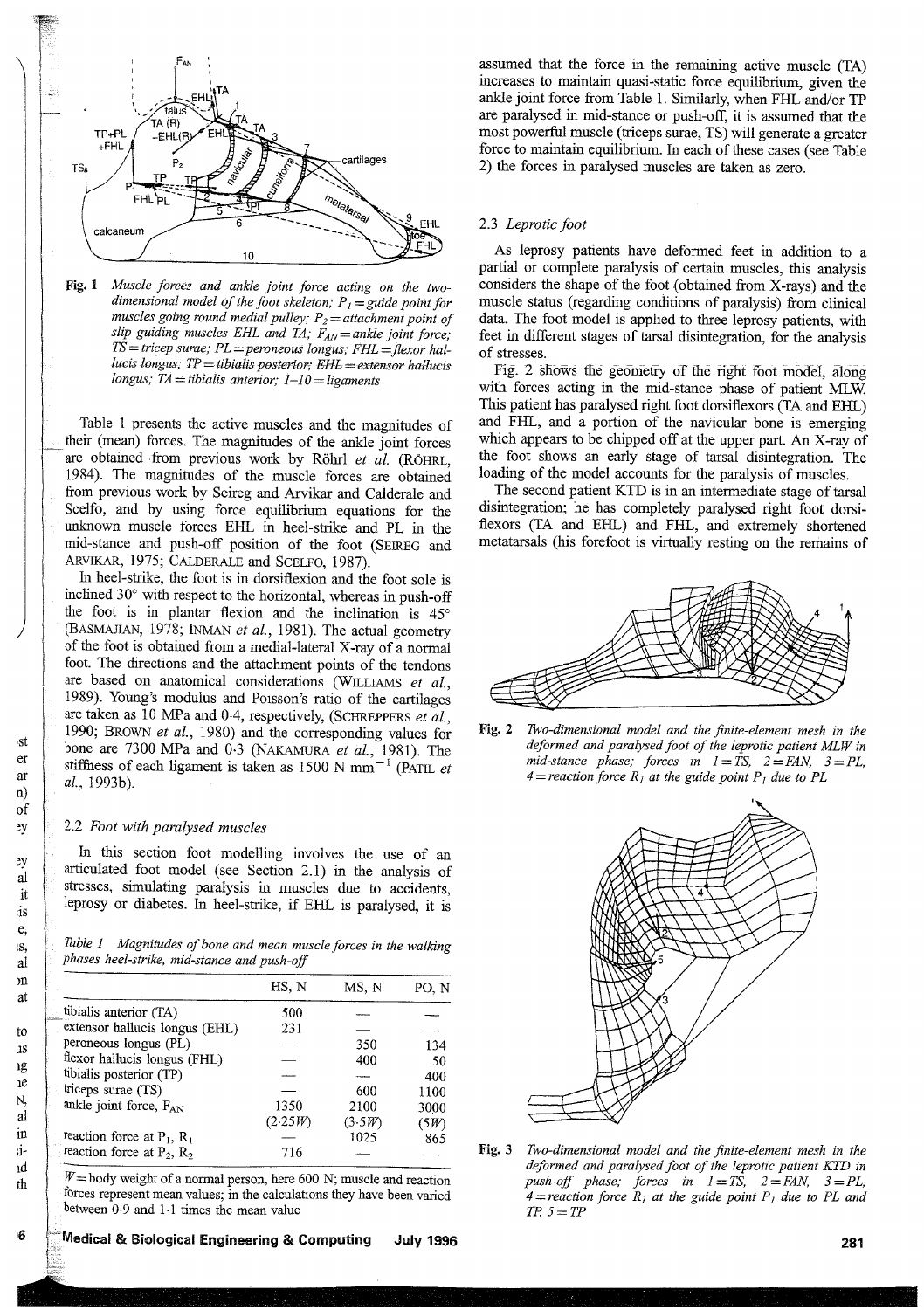Table 2 Magnitudes of bone and mean muscle forces in the active muscle during the simulated walking phases heel-strike, mid-stance and push-off with paralysed muscles

|           | $HS_1$ , N | $HS_2$ , N | $MS_1, N$ | $MS2$ , N | $PO1$ , N | $PO2$ , N | $PO3$ , N | $PO4$ , N |
|-----------|------------|------------|-----------|-----------|-----------|-----------|-----------|-----------|
| TA        | FP         | 724        |           |           |           |           |           |           |
| EHL       | 742        | FP         |           |           |           |           |           |           |
| TP        |            |            |           |           | 400       | FP        | FP        | FP        |
| PL        |            |            | FP        | 350       | FP        | 134       | FP        | FP        |
| FHL       |            |            | 400       | FP        | 50        | 50        | 50        | FP        |
| <b>TS</b> |            |            | 874       | 920       | 1210      | 1440      | 1555      | 1596      |
| $R_1$     |            |            | 522       | 507       | 676       | 252       | 63        |           |
| $R_2$     | 696        | 724        |           |           |           |           |           |           |
|           |            |            |           |           |           |           |           |           |

HS<sub>1</sub>, HS<sub>2</sub>, ..., PO<sub>4</sub> = several simulations of walking phases with paralysed muscles. FP = fully paralysed, TA = tibialis anterior,  $\overline{EHL}$  = extensor hallucis longus, TP = tibialis posterior,  $\overline{PL}$  = peroneous longus,  $\overline{FHL}$  = flexor hallucis longus, TS = triceps surae,  $R_1$  = reaction force at pulley point 1,  $R_2$  = reaction force at pulley point 2; calculated forces are in italics; other forces (ankle joint forces, muscle forces and bone reaction forces) are assumed to have the values in Table 1. indicates an inactive muscle or absent reaction force

the metatarsal base). This is shown in Fig. 3, which provides the geometry of the foot in push-off phase, along with the muscle and ankle forces acting on the model.

The third patient KLPS is in an advanced stage of tarsal disintegration, with his left foot with a collapsed arch and portions of the cuneiform and metatarsals protruding. In the mid-foot region the foot has the shape of a rocker foot. The dorsiflexors and FHL are completely paralysed.

Table 3 presents the magnitudes of (mean) load values acting on the foot model for the three patients; these values are determined in the same way as in Section 2.2. To obtain an insight into the sensitivity of the stresses for load variations, calculations are carried out with variations of  $\pm 10\%$  in the mean value of the magnitudes of the muscle forces presented in Tables 1-3.

#### **3 Results**

#### 3.1 Normal foot

The finite-element calculations of a 2-D model of a normal foot, with active muscles, show that in each quasi-static walking phase the dorsal anterior regions of the talus bordering the cartilage between the talus and the navicular have the highest maximal principal stress. Fig. 4 presents the von Mises stress contours during the push-off phase and shows the most highly stressed region.

The mean values of maximum principal stresses in the three phases (heel-strike, mid-stance and push-off) are in the ratio 1:1.5:3.25; in magnitude  $26.7 \pm 0.4$  N mm<sup>-2</sup>; 40.5 ± 2.0 N mm<sup>-2</sup> and 83.5 ± 0.6 N mm<sup>-2</sup>. It is observed that in most parts of the model the principal stress in a point is compressive, although in the most highly stressed regions there is also a tensile component (especially in the anterior dorsal region of the talus).

#### 3.2 Foot with paralysed muscles

The results presented here (except for TA paralysis where the most highly stressed region is the toe) indicate the changes in the maximum values of the principal stresses in the dorsal anterior region of the talus, compared with the corresponding normal mean values.

3.2.1 Heel-strike position: complete loss of the motor functions of the TA means that other extensors of the foot (EHL in our simplified model) need to deliver all the force needed for equilibrium. It is therefore not surprising that the upper toe region is now far more loaded than in a normal foot; the stresses in the toe region are 2.3 times higher than the corresponding normal value of 12.6 N mm<sup>-2</sup>.

Table 3 Magnitudes of bone and mean muscle forces used in the simulated walking phases of three leprosy patients (MLW, KTD and  $KLPS$ 

|           | mid-stance |        |        | push-off |         |
|-----------|------------|--------|--------|----------|---------|
|           | MLW. N     | KTD, N | MLW, N | KTD, N   | KLPS, N |
| FHL       | FP         | FP     | FP     | FP       | FP      |
| PL        | 350        | 350    | 66     | 133      | FP      |
| TP        |            |        | 400    | 400      | FP      |
| <b>TS</b> | 795        | 170    | 1100   | 714      | 1596    |
| $R_1$     | 465        | 407    | 723    | 689      |         |

Ankle joint forces, muscle forces and bone reaction forces are assumed to be similar to those in Table 1; - indicates inactive muscle; due to muscle paralysis these patients have no heel-strike; mid-stance and push-off are similar in patient KLPS due to clinical muscle paralysis and the particular geometry of his rocker foot



Von Mises stress contours in the higher stressed region Fig.  $4$ (dorsal anterior part of talus) of the two-dimensional model of the normal foot during push-off;  $A = 5.0$ ,  $B = 10$ ,  $C = \frac{15}{20}$  $D = 20$ ,  $E = 25$ ,  $F = 30$ ,  $G = 35$ ,  $H = 40$ ,  $I = 45$ ,  $J = 50$ ,  $K = 55$ ,  $L = 60$ ,  $M = 65$ ,  $N = 70$ ,  $O = 75$ ,  $P = 80$ 

**July 1996** Medical & Biological Engineering & Computing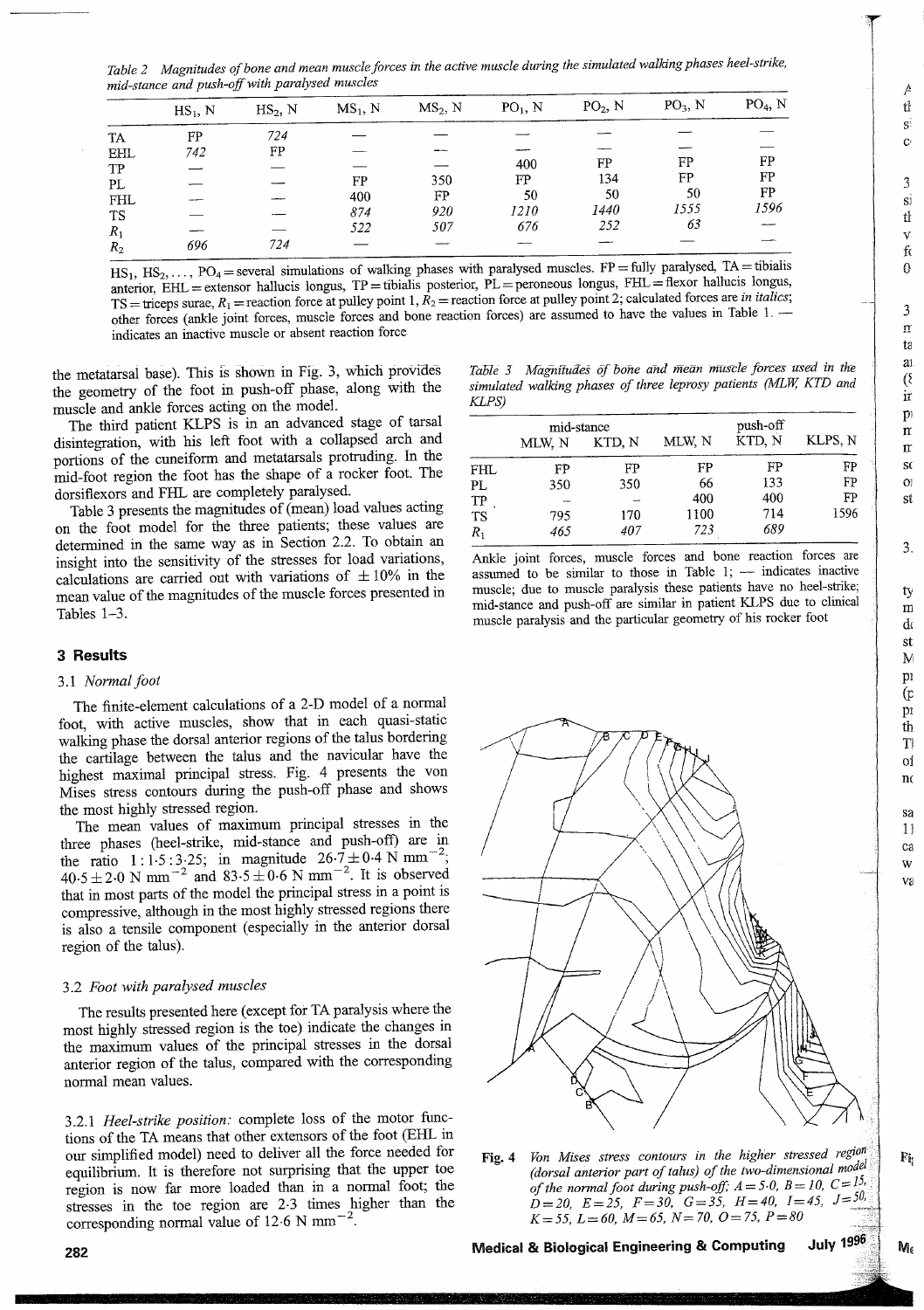Complete paralysis of the EHL increases the stress by  $6\%$ . As the lines of action of the EHL and TA are nearly the same, the stresses in the dorsal anterior region of the talus are not significantly influenced by paralysis of the EHL and the corresponding increase in the compensating TA force.

3.2.2 Mid-stance position: results show that a complete paralysis of PL increases the maximum principal stresses occurring at the dorsal anterior part of the talus by 3-9% of the normal value  $(40.5 N \text{ mm}^{-2})$  for a 10% variation in mean muscle forces. Complete paralysis of the FHL produces in this model a  $0.4 - 3.2\%$  increase in stresses at the same region.

3.2.3 Push-off position: it is observed that the increases in the maximum principal stress at the dorsal anterior region of the talus, for paralysis of TP or PL, are in the order of 4.6-4.9% and  $1.3-2.3\%$ , respectively, of its normal mean value  $(83.5 N mm<sup>-2</sup>)$ . Even when both muscles are paralysed, the influence of the greater value of TS force (see Table 2) produces only a slightly higher stress  $(6-6.5%)$  of the mean maximum principal stress. Simulation of paralysis of all three muscles (TP, PL and FHL) makes the force exerted by the TS somewhat larger, as shown in Table 2, but again it results in only a small increase of 7% in the mean maximum principal stress.

#### 3.3 Leprotic foot

V<br>P<br>P

6

--<br>e

ð,

int

del

15,

50,

96

The results are presented of the stress analysis on three typical leprosy subjects, with muscle paralysis and foot geometry changes due to foot deformities, caused by different degrees of tarsal disintegration. Fig. 5 shows the von Mises stress contours in the mid-stance phase for leprosy subject MLW, in an early stage of tarsal disintegration. The maximum principal stress of  $73 \pm 2.3$  N mm<sup>-2</sup> occurs in the lower (plantar) anterior part of the calcaneus adjacent to the compressed thin layer of cartilage. This stress is 150% higher than the corresponding mid-stance stress in a normal foot model. The adjacent cartilages also show a maximum principal stress of 30 N mm<sup> $-2$ </sup>, which is found to be 13 times higher than the normal cartilage stress.

The analysis of stresses during the push-off phase for the same subject shows a maximum principal stress of  $119 \pm 0.5$  N mm<sup>-2</sup> in the compressed thin portions of the cartilage (nearer to the anterior plantar part of the calcaneus), whereas in the adjacent calcaneal bone the stress decreases to a value of 35 N mm<sup> $-2$ </sup>. The alternating increase and decrease of



Fig. 5 Von Mises stress contours in the higher stressed region of deformed right foot model of the leprosy patient MLW, with paralysed dorsiflexors, during mid-stance;  $A = 5.0$ ,  $B = 10$ ,  $C = 15$ ,  $D = 20$ ,  $E = 25$ ,  $F = 30$ ,  $G = 35$ ,  $H = 40$ ,  $I = 45$ ,  $J=50$ ,  $K=55$ ,  $L=60$ ,  $M=65$ ,  $N=70$ 



Fig. 6 Von Mises stress contours in the deformed right foot model of the leprosy patient KTD, with paralysed dorsiflexors, during push-off;  $A = 5.0$ ,  $B = 10$ ,  $C = 15$ ,  $D = 20$ ,  $E = 25$ ,  $F = 30$ ,  $G = 35$ ,  $H = 40$ ,  $I = 45$ ,  $J = 50$ ,  $K = 55$ ,  $L = 60$ ,  $M = 65$ ,  $N = 70$ ,  $Q = 75$ ,  $P = 80$ 

high compressive stresses in mid-stance and push-off phases in the above regions, and also in the upper (dorsal) part of the cartilage between navicular and cuneiform, might be responsible for the upwards projection of the navicular (as shown in Fig. 2) in this subject.

In the second leprosy subject KTD, with an intermediate stage of tarsal disintegration, the analysis of stresses during mid-stance simulation shows the maximum principal stress to be  $55.5 \pm 0.5$  N mm<sup>-2</sup>, occurring in the dorsal posterior region of the navicular. The stresses in the push-off phase indicate three regions of high stress (Fig. 6); lower anterior metatarsal head, plantar and proximal part of navicular and dorsal anterior part of the talus. The maximum principal stress in the metatarsal head is found to be  $82 \pm 1$  N mm<sup>-2</sup>, which is



Fig. 7 Von Mises stress contours in the deformed left foot model of the leprosy patient KLPS, with paralysed dorsiflexors, during push-off;  $A = 5.0$ ,  $B = 10$ ,  $C = 15$ ,  $D = 20$ ,  $E = 25$ ,  $F = 30$  $G = 35$ ,  $H = 40$ ,  $I = 45$ ,  $J = 50$ ,  $K = 55$ ,  $L = 60$ ,  $M = 65$  $N = 70$ 

Medical & Biological Engineering & Computing **July 1996**